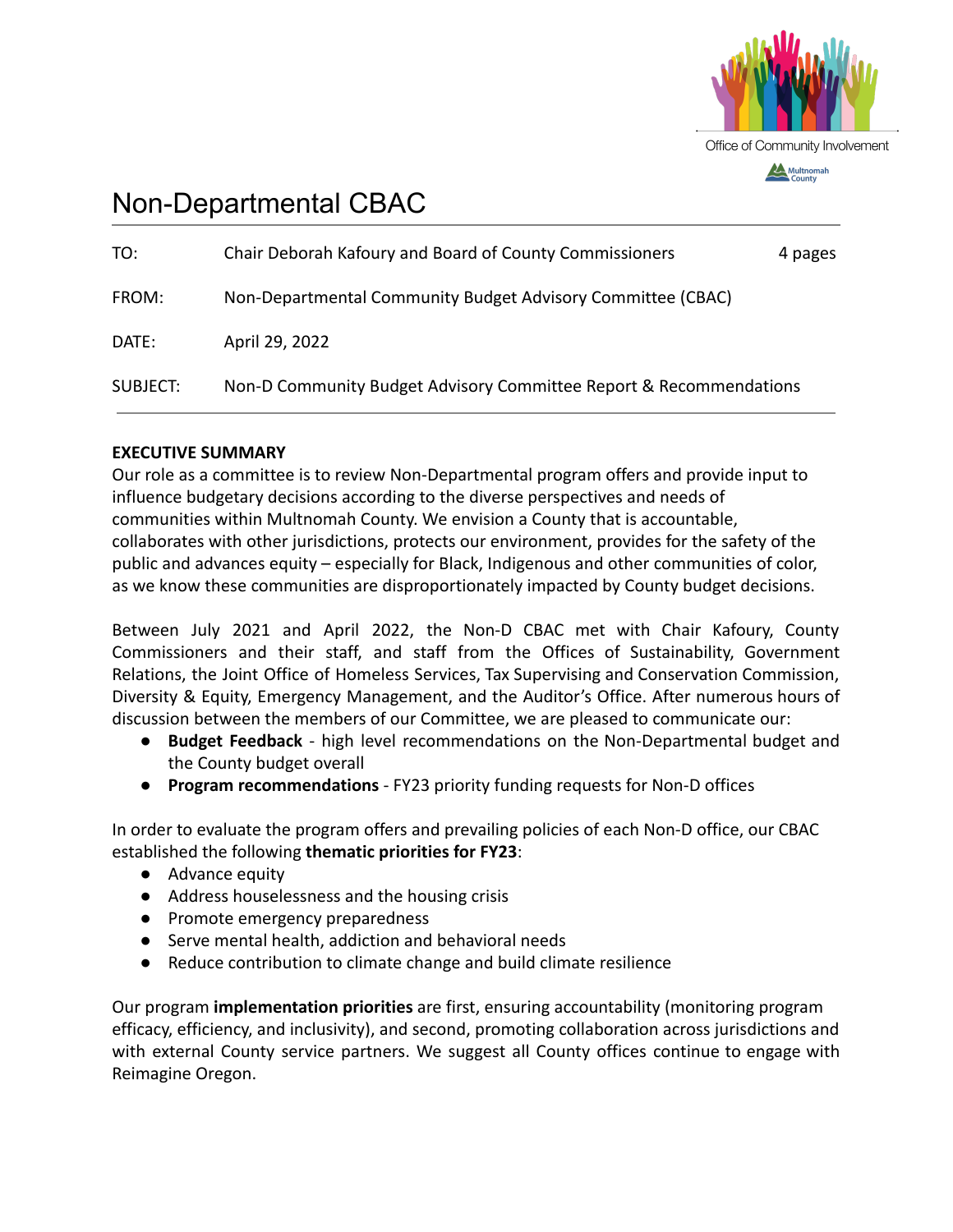**Following our thematic priorities, our top three Program Offers are:**

- **1. 10005B Auditor Software**
- **2. 10009C Transforming Justice Implementation**
- **3. 10018B Climate Justice by Design**

## **PROCESS**

To better educate and prepare ourselves, the Non-Department CBAC has meetings scheduled for the entire year. We met ten times (9/13, 10/4, 11/1, 12/6, 1/3, 2/7, 3/14, 3/21, 4/4, and 4/18) to hear presentations from the Chair, Commissioners, and Non-D offices to discuss office priorities for the FY23 budget. We reviewed fifteen program offers and met with:

- Chair Kafoury and staff
- County Commissioners and their staff
	- Sharon Meieran, D1
	- Susheela Jayapal, D2
	- Jessica Vega Pederson, D3
- *●* Auditor Jennifer McGuirk
- *●* John Wasiutynski, Office of Sustainability
- *●* Jeston Black, Government Relations
- *●* Marc Jolin and Adam Brown, Joint Office of Homeless Services
- Allegra Willhite and Tunie Betschart, Tax Supervising and Conservation Commission
- *●* Neisha Saxena and Alejandro Juárez, Office of Diversity & Equity
- *●* Chris Voss, Office of Emergency Management

## **EMERGING ISSUES & CHANGES**

In our opinion, the most critical and escalating challenges are related to increasing crises in gun violence, the effects of climate change, houselessness and housing security. Multnomah County's vulnerable populations are most directly impacted by these crises, in addition to the ongoing COVID-19 pandemic. The challenges of the unhoused continue to multiply in these times and must continue to be recognized as a state of emergency.

## **BUDGET FEEDBACK**

What would your CBAC like to see the Board of Commissioners and department leadership prioritize in the FY23 Budget?

- We continue to advocate for active participation in Reimagine Oregon, improvement of police-public relations, and reduction in police violence.
- Equitable service delivery, especially for Black, Indigenous and communities of color, remains one of our CBAC's highest priorities.
- We are very concerned about the prevalence of gun violence in the County.
- Emergency preparedness remains critical. Wildfires have become a sustained threat in our region. Extreme winter and summer weather events are becoming more prevalent, and these have the largest adverse affects on our most

*Members: Z Sloane: Co-Chair and CCBAC Rep.; Raphaela Haessler: Co-Chair; Judy Hadley, Lisa Reynolds, Reginal Cole, Xavier Tissier Staff: Dani Bernsetein, Olivia Kilgore*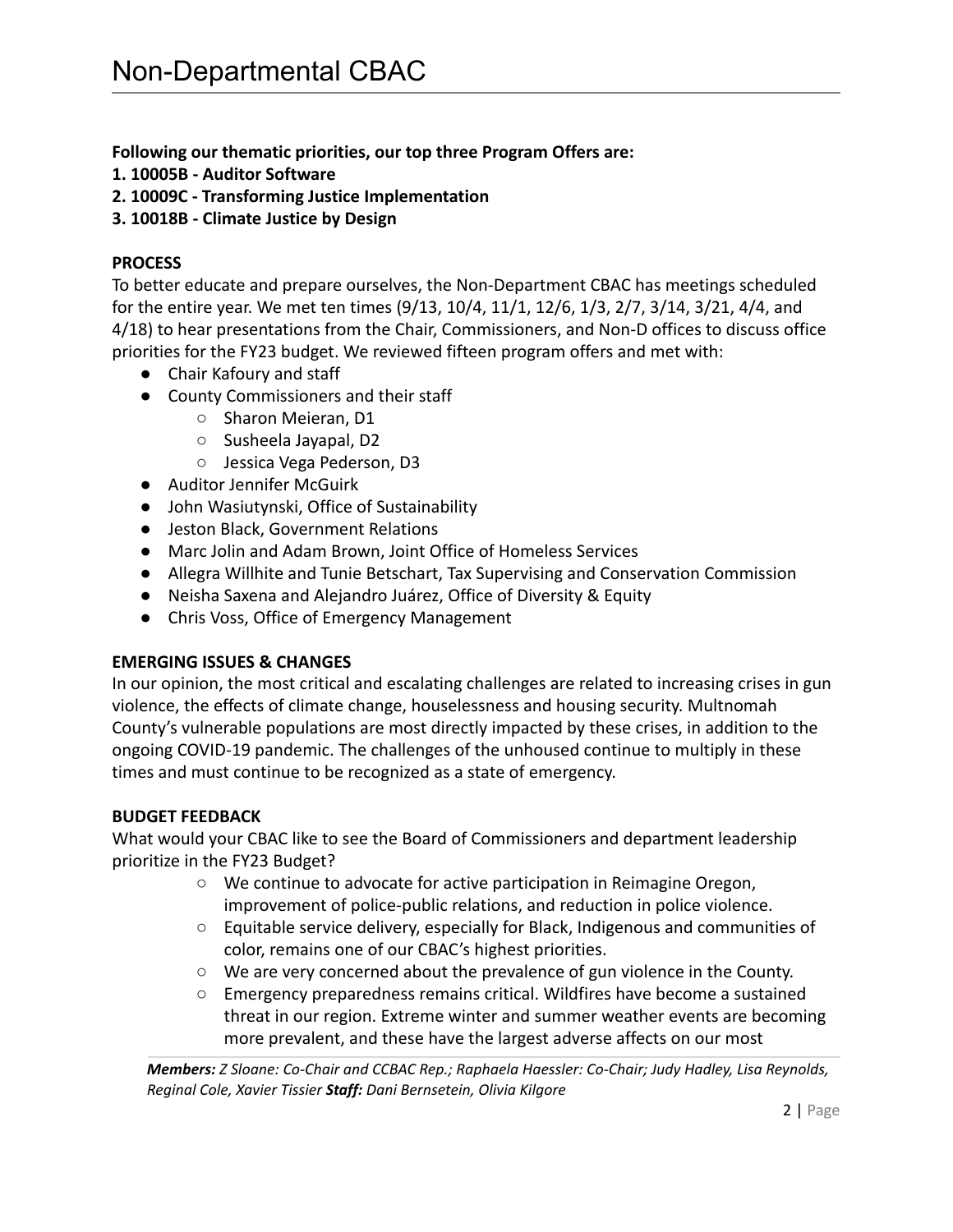vulnerable populations. The pandemic laid bare the need to prepare for a variety of emergencies. A well prepared Office of Emergency Management is one step towards more equitable disaster as well as climate resilience.

- If there are opportunities to make stronger investments in a particular area of your department's work, what areas would you recommend prioritizing?
	- $\circ$  If there are opportunities to make stronger investments, housing retention, homelessness, and domestic violence response and prevention continue to be paramount.
	- Climate and emergency resilience.
	- Upgrades in software and technology will increase efficiency and savings in the long term.

## **A NOTE REGARDING JOHS PROGRAM OFFERS**

Since the JOHS has access to significant additional funding sources in FY23 through the American Rescue Plan and Metro Supportive Housing Services Measure, we did not prioritize JOHS program offers among our recommendations despite the critical need for these services. We are hopeful that the Joint Office of Homeless Services will be able to make significant strides with the help of the Metro Housing Measure.

### **PROGRAM OFFER RECOMMENDATIONS**

Our recommendations are as follows:

#### *1. 10005B - Auditor Software \$100,000*

This program offer would support compliance in the Auditor's Office. An audit management system would be a long term investment to help the office be more efficient and effective, with the potential to allow the team to produce more audits. We anticipate this would be a great help for an office that is tasked with a heavy workload for its size.

## *2. 10009C - Transforming Justice Implementation \$250,000*

This program offer aims at transforming the future of local justice policy by creating a vision of change, and the ambition is to embark on a large-scale planning and implementation process with key leaders, health system administrators, behavioral health experts, and advocates for victims of crime. This offer is well-aligned with our CBAC's priority to advance equity.

## *3. 10018B - Climate Justice by Design \$50,000*

Investing in climate change mitigation - specifically with an equity lens - is past due. This program offer has great potential for leveraging additional private funding. This investment seems critical and overdue.

*Members: Z Sloane: Co-Chair and CCBAC Rep.; Raphaela Haessler: Co-Chair; Judy Hadley, Lisa Reynolds, Reginal Cole, Xavier Tissier Staff: Dani Bernsetein, Olivia Kilgore*